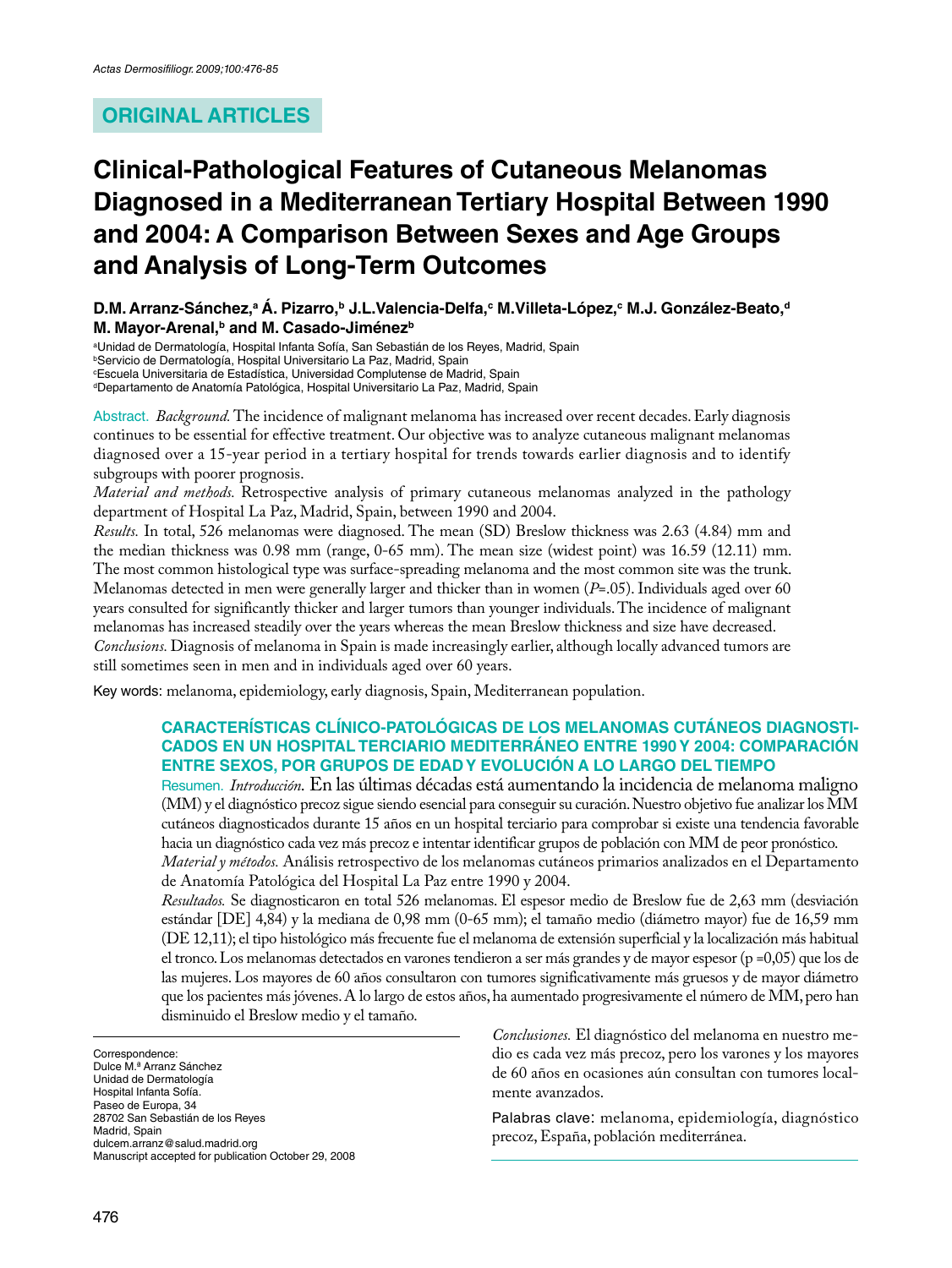## **Introduction**

Malignant cutaneous melanoma incidence and mortality have increased worldwide in recent decades, so much so that this cancerous tumor has become one of the leading causes of cancer-related death in young patients.1-3 Although malignant melanoma accounts for just 1.5% to 7% of all malignant skin tumors, it is responsible for 65% of all skin cancer deaths and 80% to 90% of such deaths in patients under 65 years.<sup>4</sup> Mortality has risen less than incidence thanks to the ever earlier detection of the disease, leading to the gradual improvement in 5-year survival figures.<sup>2,5-7</sup>

Tumor thickness at the time of removal is directly associated with survival.<sup>8</sup> Prognosis is invariably poor in patients with organ metastases and few improvements have been seen in recent years due to a lack of major advances in the treatment of disseminated melanoma. In view of the high mortality and resistance to treatment associated with advanced-stage malignant melanoma, primary prevention and early diagnosis have become the most important weapons in the fight against this cancer.<sup>9,10</sup>

The aim of the present study was to determine the fundamental clinical and pathologic characteristics of primary skin melanomas excised from patients treated at Hospital Universitario La Paz in Madrid, Spain, or any of the centers in its catchment area (health district V of the Autonomous Community of Madrid) between 1990 and 2004. By analyzing changes in these characteristics over time, we also aimed to determine whether or not there was a trend towards an increasingly early diagnosis of malignant melanoma in this health district and whether analysis by sex and age groups could help to identify patients with a poorer prognosis.

#### **Materials and Methods**

We studied all the primary skin melanomas excised from patients treated at any of the centers in health district V of the Autonomous Community of Madrid and sent to the pathology department at Hospital Universitario La Paz for analysis between January 1, 1990 and December 31, 2004. Tumors removed and studied histologically in other centers were not included in our study, even if the patients were subsequently monitored at Hospital Universitario La Paz. We included nail apparatus melanomas but not primary ocular malignant melanomas (except those located on the eyelid), melanomas on mucosal or semimucosal surfaces, or soft tissue melanomas.

The melanomas were identified using the computerized database held by the pathology department at our hospital. Clinical and pathologic data were retrieved from the patients' medical records, the forms requesting

histopathologic analysis, and the final pathology reports. No histologic review of the tumors was performed for the purpose of this study. The same person (D.A.S.) performed the medical record review and collected the data in all cases.

The following clinical data were recorded for each melanoma included in the study: age and sex of the patient, date of diagnosis, and tumor location and size (largest diameter in mm). Not all of the data were available in all cases (Table 1). Tumor size was included because it is an indirect marker of the time to diagnosis, and more importantly, of the likelihood of suspicion, which can vary greatly from one case to another.

The histologic features analyzed were Breslow thickness, Clark level of invasion, and histologic type. Breslow thickness is the most important prognostic factor in malignant melanoma and is associated with how early a tumor is diagnosed. We were unable to obtain this information for 29 cases either because of inappropriate surgical technique or the practice of just a diagnostic incisional biopsy in patients with metastatic melanomas or inoperable tumors. Histologic ulceration was not analyzed as this information was missing from many pathology reports completed before 2001 and included in this study, the year in which melanoma ulceration was incorporated into the staging system for cutaneous melanoma recommended by the American Joint Committee on Cancer.<sup>8</sup>

| <b>Table 1.</b> Clinical and Pathologic Data Collected for |
|------------------------------------------------------------|
| Malignant Melanomas (n=526) and Availability of            |
| Information by Number of Melanomas                         |

| Data                                                                                                                                                                                                                                                  | No. of<br><b>Melanomas</b> |
|-------------------------------------------------------------------------------------------------------------------------------------------------------------------------------------------------------------------------------------------------------|----------------------------|
| Date of diagnosis                                                                                                                                                                                                                                     | 526                        |
| Age of patient at time of tumor excision                                                                                                                                                                                                              | 524                        |
| Sex                                                                                                                                                                                                                                                   | 526                        |
| <b>Breslow thickness</b>                                                                                                                                                                                                                              | 497                        |
| Clark level                                                                                                                                                                                                                                           | 489                        |
| Size (largest diameter), mm                                                                                                                                                                                                                           | 502                        |
| Tumor location (head and neck; trunk; upper<br>limbs, not counting palms and nails; lower<br>limbs, not counting soles and nails; acral sites<br>[palms, soles, and nails])                                                                           | 478                        |
| Histologic type (lentigo maligna, melanoma in<br>situ, lentigo maligna melanoma, superficial<br>spreading melanoma, acral lentiginous<br>melanoma, nodular melanoma, other [nevoid,<br>spitzoid, and desmoplastic variants,<br>unclassifiable, etc.]) | 526                        |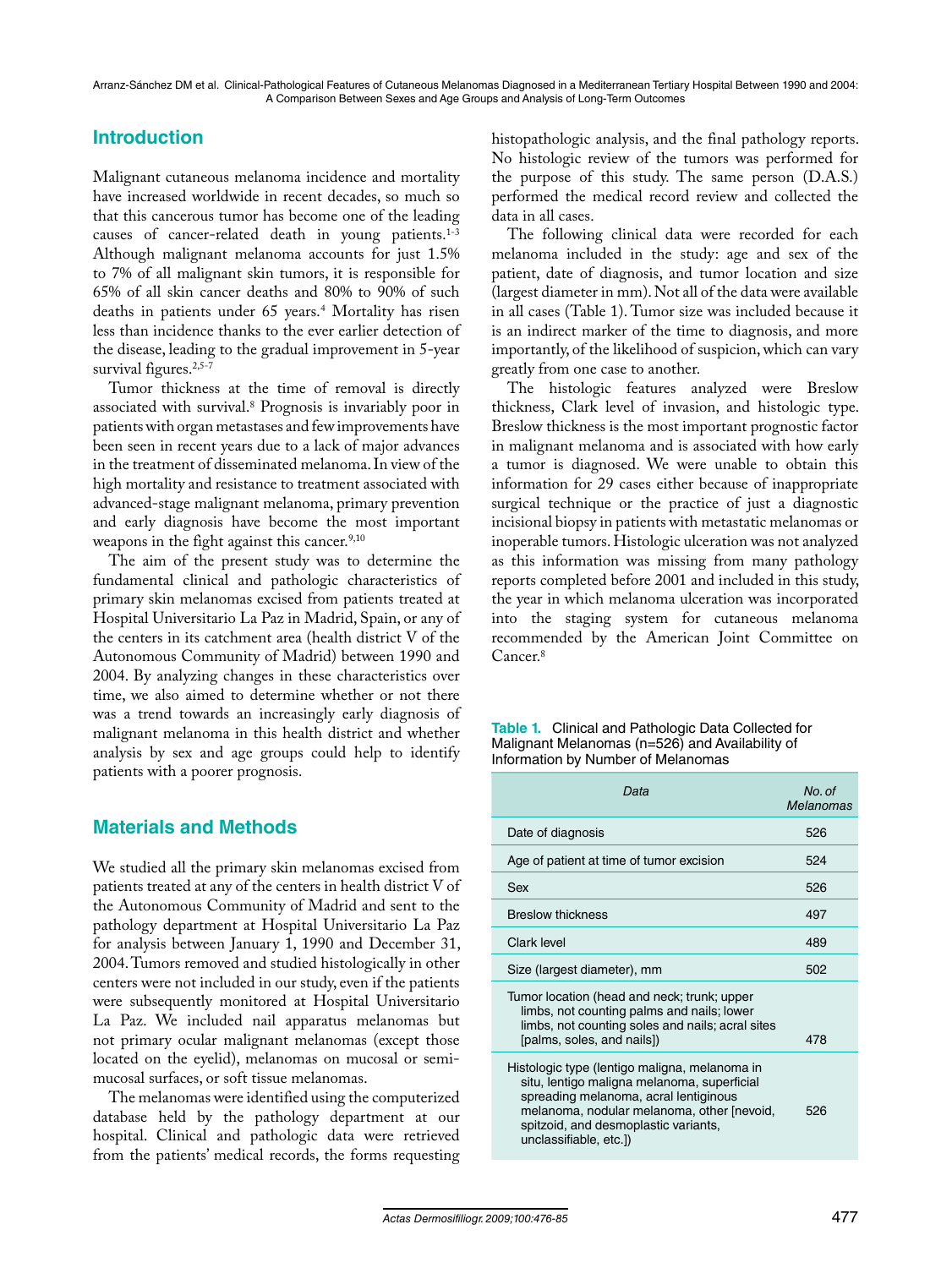Within the group of malignant melanomas in situ (Clark level 1), lesions diagnosed as lentigo maligna were considered as a separate group due to their clinical and epidemiologic particularities.

The data collected were analyzed for the group as a whole and also grouped by sex and age. In addition, we examined changes over time by dividing the study period into three 5-year periods: 1990 to 1994, 1995 to 1999, and 2000 to 2004.

## Statistical Analysis

Statistical analyses were performed using version 9.1 of the Statistical Analysis System program and statistical significance was set at *P* less than .05.

The  $\chi^2$  test was used to examine associations between qualitative variables. Significant associations were then further examined using simple correspondence analysis to determine which categories were interrelated. Analysis of variance (ANOVA), together with nonparametric tests (median analysis, Mann-Whitney, Wilcoxon, and Kruskal-Wallis) were used to test for differences between quantitative variables and the Duncan multiple range test to determine significant between-group differences.

## **Results**

#### Melanoma Characteristics for the Overall Group and a Comparison of Subgroups Defined by Sex

A total of 526 melanomas from 506 patients were studied. Table 2 shows the full clinical and pathologic data for the series and the most relevant findings are described below.

Of the 526 malignant melanomas studied, 44.5% were found in men and 55.5% in women. The mean (SD) age of the patients was 56.6 (18.3) years, with no significant differences detected between sexes. The median age was 56.8 years (range, 14.6-96.5 years).

The mean Breslow thickness was 2.63 (4.84) mm and the median thickness was 0.98 mm (range, 0-65 mm). The mean tumor size was 16.59 (12.11) mm and the median, 14 mm (range, 2-80 mm). Tumors diagnosed in men tended to be deeper (mean Breslow thickness, 3.14 mm) and larger (mean size, 17.77 mm) than those in women (2.23 mm and 15.67 mm, respectively), although the differences were not statistically significant  $(P=.05)$ .

The most common tumor site for the group as a whole was the trunk, followed by the lower limbs and the head and neck. There were significant differences between men and women in terms of tumor site, with a clear predominance of lesions on the trunk in the former and of lesions on the lower limbs, followed by lesions on the trunk and head, in the latter  $(\chi^2,$ simple correspondence analysis). The most common histologic type detected for the study period (15 years) was superficial spreading melanoma, with no significant sex-related differences.

### Characteristics of Melanomas for Subgroups Defined by Age

Table 3 shows the characteristics of the melanomas studied according to the age of the patients at the time of diagnosis. As can be seen, there were clear differences between patients over and under 60 years in all of the clinical and pathologic variables analyzed.

Tumors detected in patients older than 60 years were significantly larger and deeper than those in younger patients (ANOVA, Duncan multiple range test).

The most common lesion sites were the trunk and the lower limbs in patients under 60 years; in those over 60 years the head and neck were the most common sites, though there was less predominance for specific sites. Acral sites were also common in patients aged over 60 years (16.8% of all melanomas), contrasting with the situation in the other age groups (Figure 1) ( $\chi^2$ , simple correspondence analysis).

Our analysis of histologic type revealed that patients over 60 years of age had a greater prevalence of lentigo maligna, lentigo maligna melanoma, nodular melanoma, and acral lentiginous melanoma than younger patients  $(\chi^2)$ , simple correspondence analysis), although the most common histologic type across all ages was superficial spreading melanoma.

#### Characteristics of Melanomas According to the Treatment Period and Changes Over Time

Table 4 shows the findings of our analysis of melanomas by treatment period, the most relevant of which are described below.

The total number of malignant melanomas diagnosed increased from 124 between 1990 and 1994 (first period) to 217 between 2000 and 2004, with no significant changes in the age of patients at the time of diagnosis.

The increase in incidence was accompanied by a decrease in mean tumor thickness and size at the time of diagnosis. There were statistically significant differences in mean tumor thickness between the first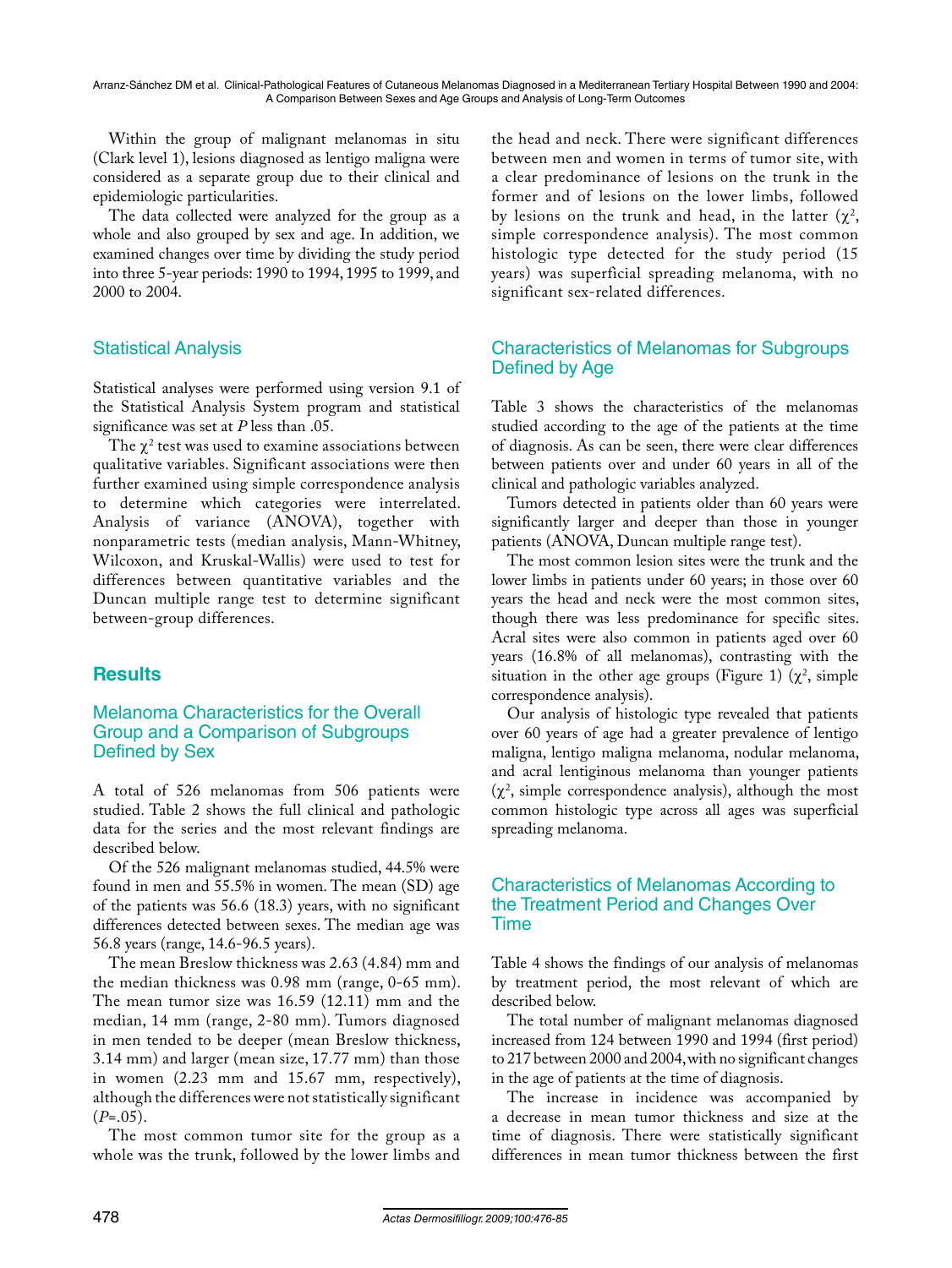| Table 2. Characteristics of the Overall Series and Comparison Between Sexes |  |
|-----------------------------------------------------------------------------|--|
|-----------------------------------------------------------------------------|--|

|                                               | <b>Overall Series</b>      | Men                        | Women                      | Statistical significance |
|-----------------------------------------------|----------------------------|----------------------------|----------------------------|--------------------------|
| Malignant melanomas, No.<br>(No. of patients) | 526 (506)                  | 234 (219)                  | 292 (287)                  |                          |
| Mean (SD) age, y                              | 56.6 (18.3)                | 56.30 (17.7)               | 56.89 (18.8)               | <b>NS</b>                |
| Mean (SD) Breslow thickness, mm               | $2.63$ <sup>a</sup> (4.84) | 3.14a(5.96)                | 2.23a(3.70)                | $P = .05$                |
| Median thickness, mm (range)                  | $0.98(0-65)$               | $1.15(0-65)$               | $0.84(0-26)$               |                          |
| <b>Breslow thickness</b>                      |                            |                            |                            | <b>NS</b>                |
| $\leq 1$ mm                                   | 258 (51.91%) <sup>a</sup>  | 103 (47.25%) <sup>a</sup>  | 155 (55.56%) <sup>a</sup>  |                          |
| $1.01-2$ mm                                   | 89 (17.91%)                | 43 (19.72%)                | 46 (16.49%)                |                          |
| $2.01 - 4$ mm                                 | 60 (12.07%)                | 25 (11.47%)                | 35 (12.54%)                |                          |
| $>4$ mm                                       | 90 (18.11%)                | 47 (21.56%)                | 43 (15.41%)                |                          |
| Clark level                                   |                            |                            |                            | <b>NS</b>                |
|                                               | 58 (11.86%)                | 22 (10.33%)                | 36 (13.04%)                |                          |
| $\mathsf{II}$                                 | 126 (25.77%)               | 49 (23%)                   | 77 (27.90%) <sup>a</sup>   |                          |
| III                                           | 139 (28.43%) <sup>a</sup>  | 66 (30.99%) <sup>a</sup>   | 73 (26.45%)                |                          |
| IV                                            | 126 (25.77%)               | 58 (27.23%)                | 68 (24.64%)                |                          |
| V                                             | 40 (8.18%)                 | 18 (8.45%)                 | 22 (7.97%)                 |                          |
| Mean (SD) diameter, mm                        | $16.59a$ (12.11)           | 17.77 <sup>a</sup> (13.07) | 15.67 <sup>a</sup> (11.24) | $P = .05$                |
| Median diameter, mm (range)                   | $14(2-80)$                 | $15(2-80)$                 | $12(2-80)$                 |                          |
| <b>Diameter</b>                               |                            |                            |                            | P < .05                  |
| $\leq 5$ mm                                   | 51 (10.16%)                | 24 (10.86%)                | 27 (9.61%)                 |                          |
| 5.01-10 mm                                    | 149 (29.68%)               | 51 (23.08%)                | 98 (34.88%)                |                          |
| 10.01-20 mm                                   | 191 (38.05%) <sup>a</sup>  | 92 (41.63%) <sup>a</sup>   | 99 (35.23%) <sup>a</sup>   |                          |
| $>20$ mm                                      | 111 (22.11%)               | 54 (24.43%)                | 57 (20.28%)                |                          |
| Location                                      |                            |                            |                            | P < 0.0001               |
| Head and neck                                 | 85 (17.8%)                 | 34 (15.9%)                 | 51 (19.3%)                 |                          |
| <b>Upper limbs</b>                            | 51 (10.7%)                 | 24 (11.2%)                 | 27 (10.2%)                 |                          |
| <b>Trunk</b>                                  | 187 (39.1%) <sup>a</sup>   | 114 (53.3%) <sup>a</sup>   | 73 (27.7%)                 |                          |
| Lower limbs                                   | 105(22%)                   | $19(8.9\%)$                | 86 (32.6%) <sup>a</sup>    |                          |
| <b>Acral sites</b>                            | 50 (10.5%)                 | 23 (10.7%)                 | 27 (10.2%)                 |                          |
| Histologic type, No. (% of total)             |                            |                            |                            | <b>NS</b>                |
| Lentigo maligna                               | 15 (2.85%)                 | 5(2.14%)                   | 10(3.42%)                  |                          |
| Melanoma in situ                              | 42 (7.98%)                 | 17 (7.26%)                 | 25 (8.56%)                 |                          |
| Lentigo maligna melanoma                      | 41 (7.79%)                 | 14 (5.98%)                 | 27 (9.25%)                 |                          |
| Superficial spreading melanoma                | 250 (47.53%) <sup>a</sup>  | 117 (50%) <sup>a</sup>     | 133 (45.55%) <sup>a</sup>  |                          |
| Melanoma on congenital nevus                  | 32 (6.08%)                 | 15 (6.41%)                 | 17 (5.82%)                 |                          |
| Acral lentiginous melanoma                    | 50 (9.51%)                 | 22 (9.40%)                 | 28 (9.59%)                 |                          |
| Nodular melanoma                              | 61 (11.60%)                | 29 (12.39%)                | 32 (10.96%)                |                          |
| Other                                         | 35 (6.65%)                 | 15 (6.41%)                 | 20 (6.85%)                 |                          |
|                                               |                            |                            |                            |                          |

Abbreviation: NS, not significant.

a Most common value in each analysis.

and the second 2 periods; a reduction in tumor thickness was also noticeable between the second and the third period, although to a lesser extent (ANOVA, Duncan multiple range test). In the case of tumor size, significant differences were found between the 3 periods (ANOVA, Duncan test) (Figure 2). The increase in incidence was related to a greater number of melanomas with a Breslow thickness of less than 1 mm. Nonetheless, although the

proportion of melanomas with a thickness of over 4 mm gradually decreased over time, practically no changes were detected in their number.

While the location of tumors did not vary during the study period, their histologic features did, with an increase in melanomas in situ and a decrease in the proportion but not in the absolute number of nodular melanomas  $(\chi^2)$ , simple correspondence analysis) (Figure 3).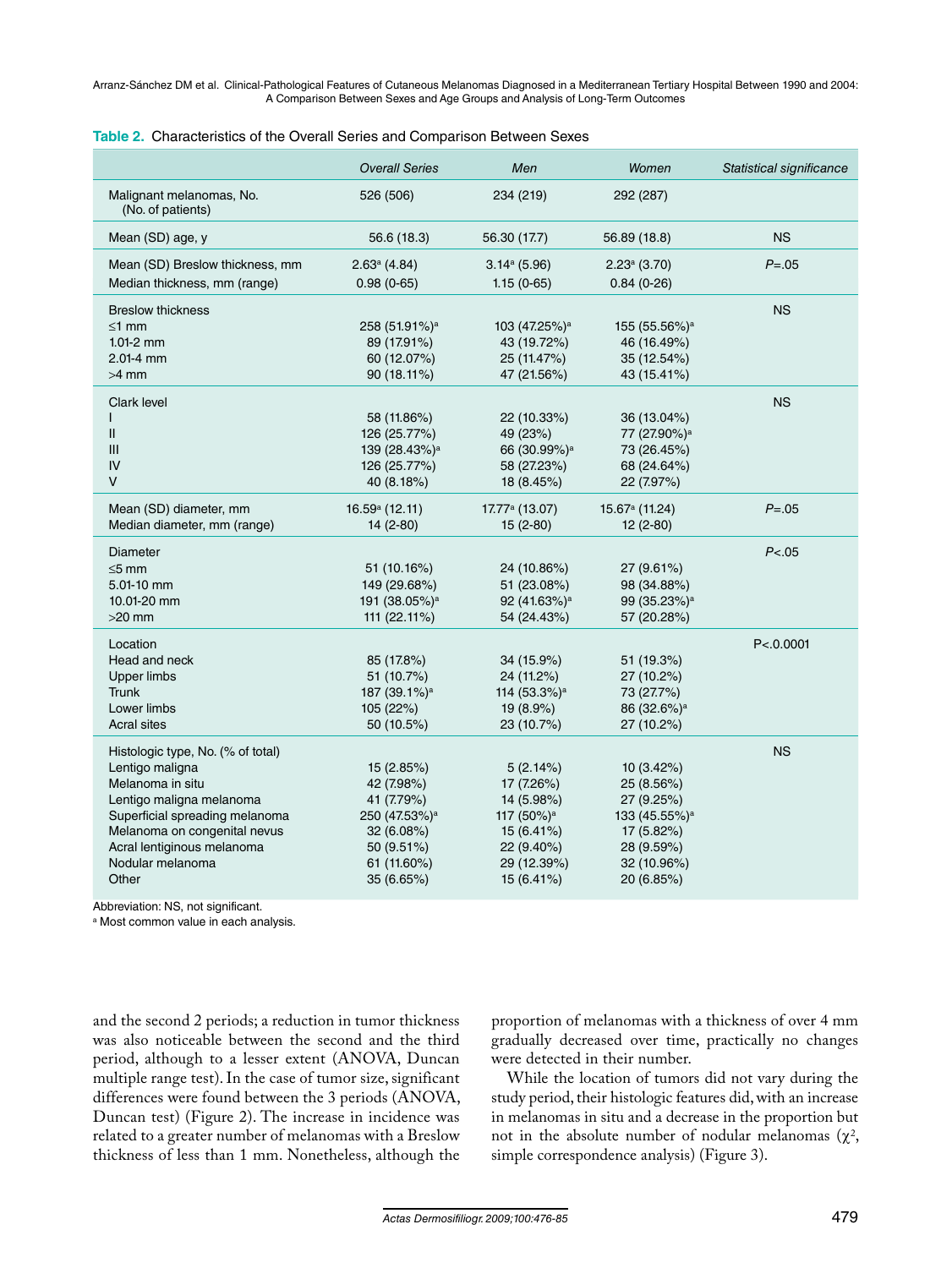|  | Table 3. Characteristics of Melanomas (n=524) by Age Group |  |  |  |  |
|--|------------------------------------------------------------|--|--|--|--|
|--|------------------------------------------------------------|--|--|--|--|

|                                                                 | Less than 40 Years             | 40-60 Years                                | Over 60 Years                  | <b>Statistical Significance</b> |
|-----------------------------------------------------------------|--------------------------------|--------------------------------------------|--------------------------------|---------------------------------|
| Malignant melanomas, No.                                        | 105                            | 192                                        | 227                            |                                 |
| Mean (SD) Breslow thickness, mm<br>Median thickness, mm (range) | $1.47a$ (2.11)<br>$0,60(0-10)$ | $1.69^{\mathrm{a}}$ (2.84)<br>$0,69(0-25)$ | $3.97a$ (6.53)<br>$1,50(0-65)$ | P < .0001                       |
| <b>Breslow thickness</b>                                        |                                |                                            |                                | P < 0001                        |
| $\leq$ 1 mm                                                     | 70 (67.96%)ª                   | 106 (57.92%) <sup>a</sup>                  | 82 (39.23%) <sup>a</sup>       |                                 |
| $1.01 - 2$ mm                                                   | 14 (13.59%)                    | 39 (21.31%)                                | 35 (16.75%)                    |                                 |
| 2.01-4 mm                                                       | 9(8.74%)                       | 25 (13.66%)                                | 26 (12.44%)                    |                                 |
| $>4$ mm                                                         | 10 (9.71%)                     | 13 (7.10%)                                 | 66 (31.85%)                    |                                 |
| Clark level                                                     |                                |                                            |                                | P < .0001                       |
|                                                                 | 13 (12.75%)                    | 19 (10.80%)                                | 26 (12.44%)                    |                                 |
| $\mathsf{I}$                                                    | 37 (36.27%) <sup>a</sup>       | 55 (31.25%) <sup>a</sup>                   | 34 (16.27%)                    |                                 |
| $\mathbf{III}$                                                  | 34 (33.33%)                    | 52 (29.55%)                                | 52 (24.88%)                    |                                 |
| IV                                                              | 15 (14.71%)                    | 45 (25.57%)                                | 66 (31.58%) <sup>a</sup>       |                                 |
| $\vee$                                                          | 3(2.94%)                       | 5(2.84%)                                   | 31 (14.83%)                    |                                 |
| Mean (SD) diameter, mm                                          | $11.16a$ (8.72)                | 15.0 <sup>a</sup> (10.32)                  | 20.51 <sup>a</sup> (13.62)     | P < 0001                        |
| Median diameter, mm (range)                                     | $8(2-70)$                      | $10(2-60)$                                 | $15(2-80)$                     |                                 |
|                                                                 |                                |                                            |                                |                                 |
| <b>Diameter</b>                                                 |                                |                                            |                                | P < 0001                        |
| $=5$ mm                                                         | 23 (22.77%)                    | 20 (10.75%)                                | 8(3.76%)                       |                                 |
| $5.01 - 10$ mm                                                  | 40 (39.60%) <sup>a</sup>       | 63 (33.87%)                                | 46 (21.60%)                    |                                 |
| 10.01-20 mm                                                     | 30 (29.70%)                    | 69 (37.10%) <sup>a</sup>                   | 91 (42.72%) <sup>a</sup>       |                                 |
| $>20$ mm                                                        | 8 (7.92%)                      | 34 (18.28%)                                | 68 (31.92%)                    |                                 |
| Location                                                        |                                |                                            |                                | P < 0001                        |
| Head and neck                                                   | 4(4.3%)                        | $16(9.1\%)$                                | 64 (30.8%) <sup>a</sup>        |                                 |
| <b>Upper limbs</b>                                              | 13 (13.8%)                     | 20 (11.4%)                                 | 18 (8.7%)                      |                                 |
| <b>Trunk</b>                                                    | 48 (51.1%) <sup>a</sup>        | 89 (50.9%) <sup>a</sup>                    | 50 (24%)                       |                                 |
| Lower limbs                                                     | 25 (26.6%)                     | 39 (22.3%)                                 | 41 (19.7%)                     |                                 |
| <b>Acral sites</b>                                              | 4(4.3%)                        | 11 $(6.3%)$                                | 35 (16.8%)                     |                                 |
| Histologic type, No. (% of total)                               |                                |                                            |                                | P < 0001                        |
| Lentigo maligna                                                 | $0(0\%)$                       | 3(1.56%)                                   | 12 (5.29%)                     |                                 |
| Melanoma in situ                                                | 12 (11.43%)                    | 16 (8.33%)                                 | 14 (6.17%)                     |                                 |
| Lentigo maligna melanoma                                        | $2(1.90\%)$                    | $5(2.60\%)$                                | 33 (14.54%)                    |                                 |
| Superficial spreading melanoma                                  | 61 (58.10%) <sup>a</sup>       | 120 (62.50%) <sup>a</sup>                  | 69 (30.40%) <sup>a</sup>       |                                 |
| Melanoma on congenital nevus                                    | 13 (12.38%)                    | 13 (6.77%)                                 | 6(2.64%)                       |                                 |
| Acral lentiginous melanoma                                      | 1(0.95%)                       | 11 (5.73%)                                 | 38 (16.74%)                    |                                 |
| Nodular melanoma                                                | $6(5.71\%)$                    | 13 (6.77%)                                 | 41 (18.06%)                    |                                 |
| Other                                                           | 10 (9.52%)                     | 11 (5.73%)                                 | 14 (6.17%)                     |                                 |
|                                                                 |                                |                                            |                                |                                 |

Abbreviation: NS, not significant.

a Most common values in each analysis.

## **Discussion**

The general epidemiologic aspects associated with the present series are similar to those described for other recently analyzed series in Spain in terms of the mean age of patients at the time of diagnosis, distribution by sex, most common tumor locations, and histologic subtype.11-14 The only parameter which has varied between studies is tumor location, with several studies reporting the legs to be the most common site for melanomas.15-17 While the mean

Breslow thickness detected in our study is similar to that reported by other studies,<sup>11-13,16</sup> we found a somewhat greater percentage of tumors penetrating deeper than 4 mm than other studies did.11,13,14 This could be because the health district analyzed serves a large rural population that does not live near specialist centers; this population is characterized by certain sociocultural factors that might have a negative effect on the speed with which they seek medical attention.

In our sample, we found that women tended to have smaller, thinner tumors located predominantly on the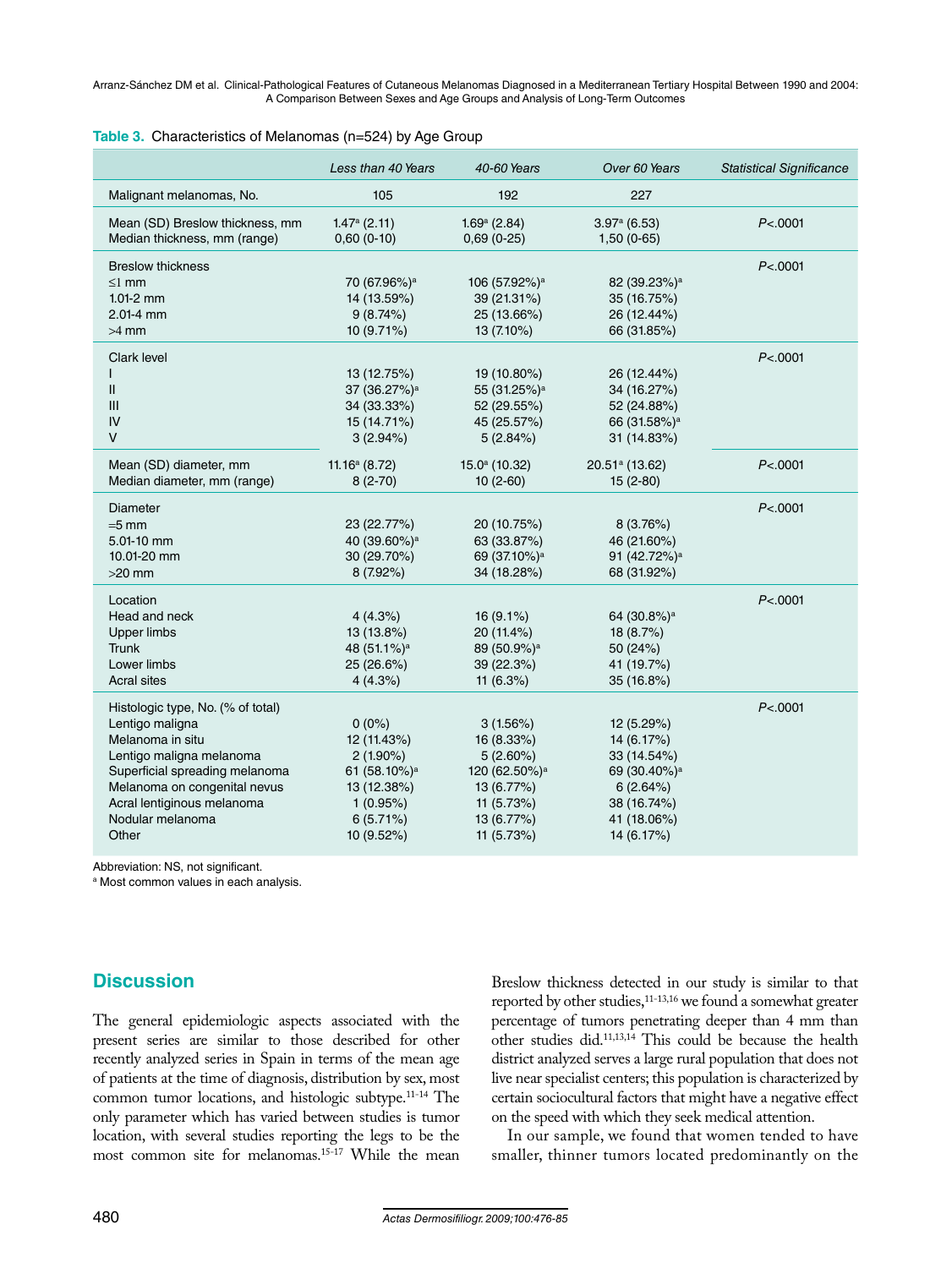

**Figure 1.** Location of malignant melanomas by age group (percentage of total for each group). Melanomas of the head and acral sites were the most common locations in patients over 60 years ( $\chi^2$ , simple correspondence analysis).



**Figure 2.** The thickness and size of the melanomas excised gradually decreased over the course of the period studied (15 years). Breslow thickness differed significantly from the first 5-year period to the following two, while size differed significantly between each of the 3 periods (analysis of variance, Duncan test).



**Figure 3.** Changes in histologic subtypes of melanoma over time (percentage of total for period). We observed a gradual increase in melanomas in situ and a reduction in nodular melanomas ( $\chi^2$ , simple correspondence analysis). LM indicates lentigo maligna; MM, malignant melanoma; M/CN, melanoma on congenital nevus; SSM, superficial spreading melanoma; ALM, acral lentiginous melanoma; NM, nodular melanoma; LMM, lentigo maligna melanoma.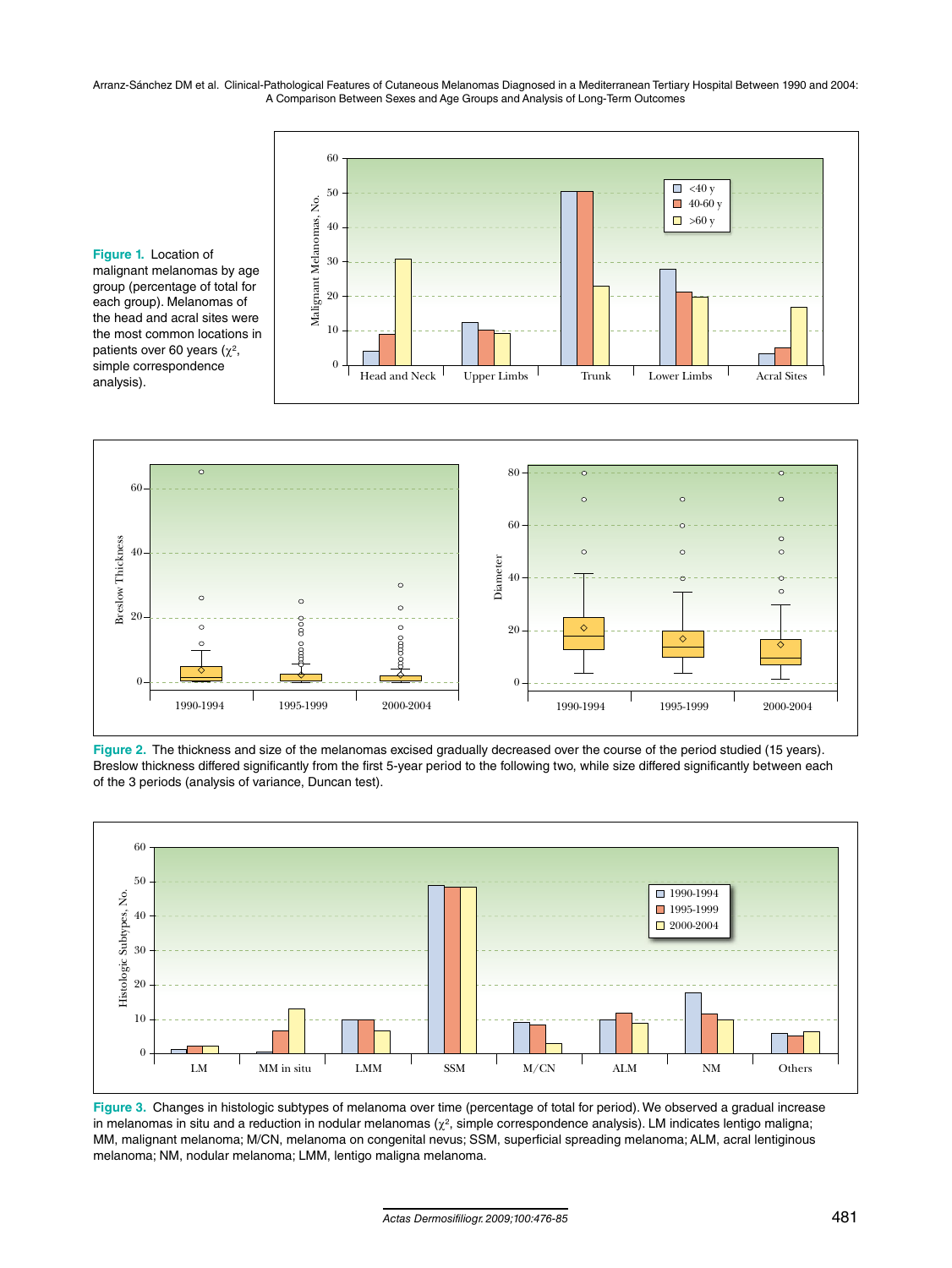|                                   |                            | Period 1 (1990-1994) Period 2 (1995-1999) Period 3 (2000-2004) |                            | <b>Statistical Significance</b> |
|-----------------------------------|----------------------------|----------------------------------------------------------------|----------------------------|---------------------------------|
| Malignant melanomas, No.          | 124                        | 185                                                            | 217                        |                                 |
| Mean (SD) age, y                  | 57.8 (16.8)                | 56.5 (18.6)                                                    | 56.0 (18.9)                | <b>NS</b>                       |
| Breslow thickness, mm (SD)        | $3.80^{\circ}$ (7.21)      | $2.45^a$ (4.03)                                                | 2.19a(3.79)                | P < .02                         |
| Median thickness, mm (range)      | $1.6(0-65)$                | $1.0(0-25)$                                                    | $0.8(0-30)$                |                                 |
| <b>Breslow thickness</b>          |                            |                                                                |                            | P < .03                         |
| $\leq$ 1 mm                       | 44 (41.12%) <sup>a</sup>   | 92 (51.69%) <sup>a</sup>                                       | 122 (57.55%) <sup>a</sup>  |                                 |
| $1.01 - 2$ mm                     | 16 (14.95%)                | 35 (19.66%)                                                    | 38 (17.92%)                |                                 |
| 2.01-4 mm                         | 17 (15.89%)                | 23 (12.92%)                                                    | 20 (9.43%)                 |                                 |
| $>4$ mm                           | 30 (28.04%)                | 28 (15.73%)                                                    | 32 (15.09%)                |                                 |
|                                   |                            |                                                                |                            |                                 |
| Clark level                       |                            |                                                                |                            | P < .02                         |
|                                   | $3(2.80\%)$                | 17 (9.60%)                                                     | 38 (18.54%)                |                                 |
| $\mathsf{I}$                      | 32 (29.91%)                | 46 (25.99%)                                                    | 48 (23.41%)                |                                 |
| Ш                                 | 33 (30.84%) <sup>a</sup>   | 49 (27.68%)                                                    | 57 (27.80%) <sup>a</sup>   |                                 |
| IV                                | 30 (28.04%)                | 50 (28.25%) <sup>a</sup>                                       | 46 (22.44%)                |                                 |
| $\vee$                            | $9(8.41\%)$                | 15 (8.47%)                                                     | 16 (7.80%)                 |                                 |
|                                   |                            |                                                                |                            |                                 |
| Mean (SD) diameter, mm            | 21.28 <sup>a</sup> (13.09) | 16.89 <sup>a</sup> (11.72)                                     | 13.96 <sup>a</sup> (11.21) | P < 0001                        |
| Median diameter, mm (range)       | $18(4-80)$                 | 14 (4-70)                                                      | $10(2-80)$                 |                                 |
| <b>Diameter</b>                   |                            |                                                                |                            | P < 0001                        |
| $\leq$ 5 mm                       | $3(2.80\%)$                | 15(8.15%)                                                      | 33 (15.64%)                |                                 |
| 5.01-10 mm                        | 16 (14.95%)                | 54 (29.35%)                                                    | 79 (37.44%) <sup>a</sup>   |                                 |
| 10.01-20 mm                       | 52 (48.60%) <sup>a</sup>   | 73 (39.67%) <sup>a</sup>                                       | 66 (31.28%)                |                                 |
| $>20$ mm                          | 36 (33.64%)                | 42 (22.83%)                                                    | 33 (15.64%)                |                                 |
|                                   |                            |                                                                |                            |                                 |
| Location                          |                            |                                                                |                            | <b>NS</b>                       |
| Head and neck                     | 23 (24%)                   | 34 (19.2%)                                                     | 28 (13.7%)                 |                                 |
| Arms                              | 5(5.2%)                    | 18 (10.2%)                                                     | 28 (13.7%)                 |                                 |
| <b>Trunk</b>                      | 32 (33.3%) <sup>a</sup>    | 62 (35%) <sup>a</sup>                                          | 93 (45.4%) <sup>a</sup>    |                                 |
| Legs                              | 25 (26%)                   | 42 (23.7%)                                                     | 38 (18.5%)                 |                                 |
| <b>Acral sites</b>                | 11 (11.5%)                 | 21 (11.9%)                                                     | 18(8.8%)                   |                                 |
|                                   |                            |                                                                |                            |                                 |
| Histologic type, No. (% of total) |                            |                                                                |                            | P < 0.02                        |
| Lentigo maligna                   | $2(1.61\%)$                | 6(3.24%)                                                       | 7(3.23%)                   |                                 |
| Melanoma in situ                  | $1(0.81\%)$                | 11 (5.95%)                                                     | 30 (13.82%)                |                                 |
| Lentigo maligna melanoma          | 11 (8.87%)                 | 18 (9.73%)                                                     | 12 (5.53%)                 |                                 |
| Superficial spreading melanoma    | 60 (48.39%) <sup>a</sup>   | 88 (47.57%) <sup>a</sup>                                       | 102 (47%) <sup>a</sup>     |                                 |
| Melanoma on congenital nevus      | 10 (8.06%)                 | 12 (6.49%)                                                     | 10 (4.61%)                 |                                 |
| Acral lentiginous melanoma        | 11 (8.87%)                 | 20 (10.81%)                                                    | 19 (8.76%)                 |                                 |
| Nodular melanoma                  | 21 (16.94%)                | 20 (10.81%)                                                    | 20 (9.22%)                 |                                 |
| Other                             | 8(6.45%)                   | 10 (5.41%)                                                     | 17 (7.83%)                 |                                 |

| <b>Table 4.</b> Characteristics of Melanomas in Successive Periods |  |
|--------------------------------------------------------------------|--|
|--------------------------------------------------------------------|--|

Abbreviation: NS, not significant.

a Most common value in each analysis

legs, while men tended to present with advanced tumors located mainly on the trunk. It is generally accepted that these differences in Breslow thickness, which have been previously reported in Spain<sup>13,16</sup> and elsewhere,<sup>18</sup> are attributable to the fact that tumors are diagnosed earlier in women. Our results support this theory as the women in our study also had smaller-sized tumors than men at the time of diagnosis, regardless of histologic type.

On comparing groups by age, the most noteworthy finding was that patients aged over 60 years had the thickest and largest melanomas, an observation that is consistent with other findings from Spain and elsewhere.<sup>12,13,18-20</sup> These patients also had a greater percentage of malignant melanomas other than superficial spreading melanomas and a greater frequency of tumors on the head and neck and acral regions than patients under 60 years. A similar profile of tumor location has been reported in other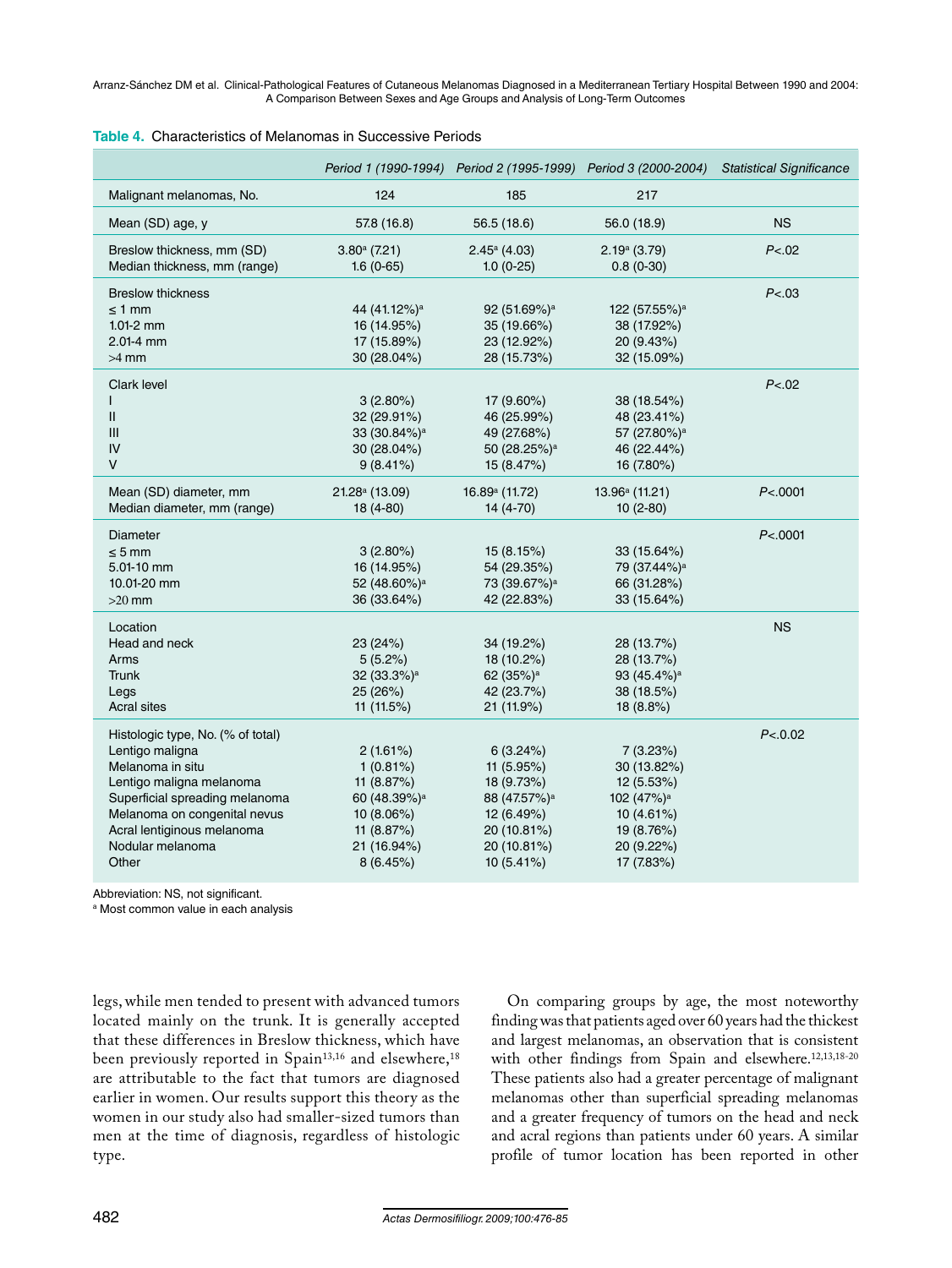Spanish series,<sup>12,13,15</sup> contrasting with a lower number of tumors on the head in other countries.<sup>1</sup> This predilection for the head could be because Spanish patients have a greater proportion of lentigo maligna and lentigo maligna melanoma due to a greater level of chronic sun exposure in certain population groups for geographical and occupational reasons.

## Changes Over Time

We found that the number of melanomas diagnosed at Hospital Universitario La Paz in Madrid and its catchment area increased from one 5-year period to the next. Based on data provided by the communications department of the hospital, the number of people in the health district studied increased from 550 242 in 1990 to 787 952 in 2004 (increase of 43%). In the same period, the number of malignant melanomas in our series increased by 75% (from 124 in the first period to 217 in the third).

We are aware that case reviews from individual centres cannot be used to draw conclusions on trends in disease incidence in the general population, basically because non-epidemiological factors can have an enormous influence in these centers. In our case, for example, we did not include malignant melanomas detected and excised from patients treated in our health district but in clinics or hospitals unrelated to Hospital Universitario La Paz, and we also know that more well-off patients might have consulted for malignant melanomas in private centers. Spain, however, does not have a national malignant melanoma registry, meaning that estimates of annual increases in overall incidence can only be made on the basis of data from limited series from just 1 or a few centers. The registry containing the largest number of malignant melanomas was created in 1997 by the Spanish Society for Dermatology and Venereology (AEDV).<sup>21</sup> This registry contains cases from all over Spain and is of unquestionable epidemiologic value but it cannot be used to draw accurate conclusions regarding incidence as it only includes cases that are voluntarily reported by certain dermatologists.

We observed a gradual decrease in both the thickness and size of malignant melanomas in Hospital La Paz and its catchment area. This trend, together with the growing number of cases detected, started to be observed at the end of the 1980s.<sup>22</sup> Similar analyses comparing changes in melanoma incidence in a single center have been conducted in other Spanish hospitals.13-15,17,23,24 Almost all of these studies detected an increase in the number of melanomas diagnosed, together with, fortunately, a decrease in tumor thickness, level of invasion, and the relative proportion of nodular melanomas.

In our opinion, the fact that malignant melanomas are, generally speaking, being detected at an increasingly early stage has several explanations, including, in particular, a higher level of awareness among the general population, an improved level of training among the physicians involved in diagnosing and treating these tumors, and finally, technological advances. In recent decades, the monitoring of high-risk patients using photography and dermoscopy has become increasingly common in centers around the world hoping to promote an early suspicion of melanoma. Numerous studies have evaluated the usefulness of these 2 techniques and the conclusions reached to date suggest that they are both of value in identifying certain malignant melanomas that would otherwise go unnoticed. While photographs can reveal the unstable nature of new or pre-existing lesions,25,26 suspect dermoscopic findings can complement clinical atypia.27,28 The specialized pigmented lesion clinic at our hospital, opened in 1995, uses both methods as part of routine care. In this study, however, we have not analyzed how this clinic might have contributed to the decrease in Breslow thickness and the size of melanomas in each period.

In agreement with findings from other studies,  $14,19,20,29,30$ we found a reduction in the proportion but not in the number of tumors with a thickness of over 4 mm and of nodular melanomas over the 3 periods analyzed. It appears that a greater number of thinner tumors are being detected thanks to measures implemented to aid earlier diagnosis; this progress, however, has not been seen in terms of a reduction in the number of deep or nodular tumors, which are responsible for the bulk of health care expenditure and the majority of deaths due to melanoma.<sup>31</sup> It might seem as if many of the efforts have been made in vain; however, without them, we might have witnessed an even greater increase in the number of tumors that are thick at the time of diagnosis, leading to even greater expenditure and more deaths.

Breslow thickness is, unfortunately, not always associated with delayed consultation. Certain tumors are particularly aggressive and easily noticed by the patient; these tumors can reach a considerable thickness by the time of excision, even in patients who seek early medical advice. Other tumors, in contrast, detected by chance, may not reach any great thickness even if they go unnoticed and are not removed for some time. Breslow thickness is indeed associated with delayed consultation in uninformed patients but in patients familiar with melanoma, it is associated with tumor aggressiveness.<sup>32,33</sup>

In brief, given the increasing incidence of malignant melanoma and the lack of major advances in the treatment of advanced-stage tumors, primary prevention and early diagnosis are currently the best strategies for reducing melanoma-related deaths. Malignant melanoma is being detected at increasingly early stages thanks to improved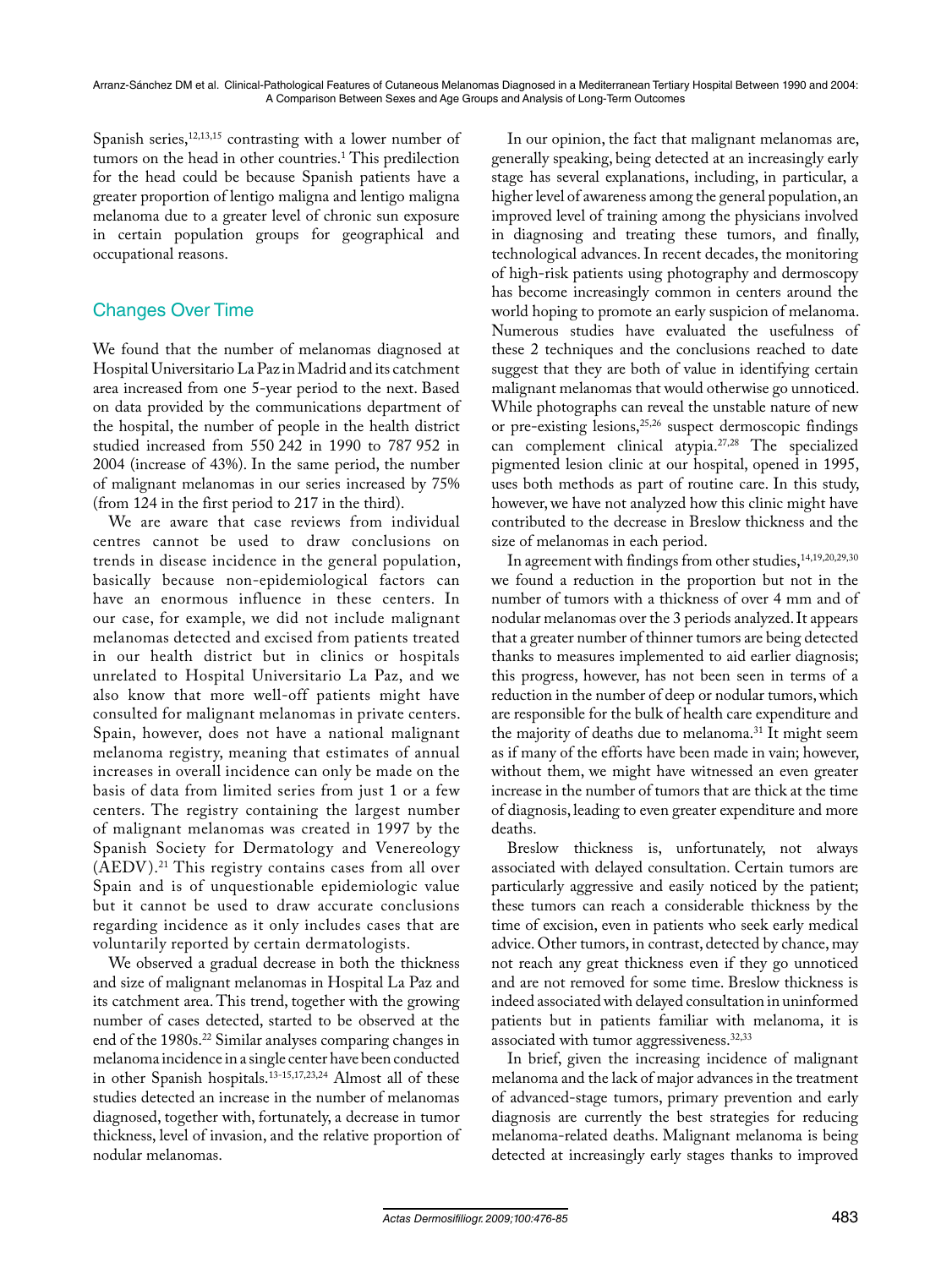awareness of the disease among the general population, improved access to clinics, and improved diagnostic skills among physicians. Based on our analysis of melanoma incidence by sex and age, it can be deduced that messages about melanoma and the importance of early diagnosis are not effectively reaching men or elderly patients, who still occasionally consult for locally advanced tumors. The fact that the number of malignant melanomas over 4 mm in thickness and nodular melanomas has remained constant suggests the existence of a subset of biologically highly aggressive malignant melanomas that differ epidemiologically from thinner melanomas and whose incidence does not seem to have decreased despite the measures taken so far to establish an early diagnosis.

## **Acknowledgments**

We thank Dr F. Contreras Rubio, head of the pathology department at Hospital La Paz for giving us access to the information we required for the duration of this study and above all for his generous support and expert scientific and educational insights.

#### **Conflicts of Interest**

The authors declare no conflicts of interest.

## **References**

- 1. Marks R. Epidemiology of melanoma. Clin Exp Dermatol.2000;25:459-63.
- 2. Thompson JF, Scolyer RA, Kefford RF. Cutaneous melanoma. Lancet. 2005;365:687-701.
- 3. Tsao H, Atkins MB, Sober AJ. Management of cutaneous melanoma. N Engl J Med. 2004;351:998-1012.
- 4. La Vecchia C, Lucchini F, Negri E, Levi F. Recent declines in world wide mortality from cutaneous melanoma in youth and middle age. Int J Cancer. 1999;81:62-6.
- 5. De Vries E, Bray FI, Coebergh JW, Parkin DM. Changing epidemiology of malignant cutaneous melanoma in Europe 1953-1997: rising trends in incidence and mortality but recent stabilizations in western Europe and decreases in Scandinavia. Int J Cancer. 2003;107:119-26.
- 6. Saenz S, Conejo-Mir J, Cayuela A. Epidemiología del melanoma en España. Actas Dermosifiliogr. 2005;96:411-8.
- 7. Cayuela A, Rodríguez-Domínguez S, Lapetra-Peralta J, Conejo-Mir JS. Has mortality from malignant melanoma stopped rising in Spain? Analysis of trends between 1975 and 2001. Br J Dermatol. 2005;152:997-1000.
- 8. Balch CM, Buzaid AC, Soong SJ, Atkins MB, Cascinelli N, Coid DG, et al. Final version of the American Joint Committee on Cancer staging system for cutaneous melanoma. J Clin Oncol. 2001;19:3635-48.
- 9. Atkins MB, Elder DE, Essner R, Flaherty KT, Gajewski TF, Haluska FG, et al. Innovations and challenges in melanoma:

summary statement from the first Cambridge conference. Clin Cancer Res. 2006;12 Suppl:2291S-6S.

- 10. Schaffer JV, Rigel DS, Kopf AW, Bolognia JL. Cutaneous melanoma–past, present, and future. J Am Acad Dermatol. 2004;51 Suppl:S65-9.
- 11. Avilés JA, Lázaro P, Lecona M. Epidemiología y supervivencia del melanoma cutáneo en España: estudio de 552 casos (1994-2003). Rev Clin Esp. 2006;206:319-25.
- 12. García Morales I, Pérez Gil A, Herrera A, Camacho FM. Características clínicas y epidemiológicas del melanoma cutáneo en adultos jóvenes menores de 30 años en el área sanitaria Virgen Macarena de Sevilla. Med Cutan Iber Lat Am. 2004;32:243-8.
- 13. Nagore E, Oliver V, Botella-Estrada R, Moreno-Picot S, Guillén C, Fortea JM. Clinicopathological analysis of1571 cutaneous malignant melanomas in Valencia, Spain: factors related to tumour thickness. Acta Derm Venereol. 2006; 86:50-6.
- 14. Marcoval J, Moreno A, Torras A, Baumann E, Graells J, Gallego MI. Evolución del melanoma maligno cutáneo en los últimos 19 años en un hospital terciario de la cuenca mediterránea. Actas Dermosifiliogr. 2008;99:464-8.
- 15. Buendía Eisman A, Ortega del Olmo RM, Serrano Ortega
- S. ¿Han cambiado nuestros melanomas? Actas Dermosifiliogr. 1997;88:13-7.
- 16. Ocaña-Riola R, Martínez-Garcia C, Serrano S, Buendía-Eisman A, Ruiz-Baena C, Canela-Soler J. Population-based study of cutaneous malignant melanoma in the Granada province (Spain), 1985-1992. Eur J Epidemiol.2001; 17: 169-74.
- 17. Gardeazabal J, Regalado J, Fernández Samaniego F, Pijoan J, Gabilondo FJ, Díaz JL. Estudio comparativo de los pacientes con melanoma en el Hospital de Cruces entre las décadas1977-86 y 1987-96. Med Cutan Iber Lat Am. 2000;28:236-40.
- 18. Lomuto M, Calabrese P, Giuliani A. Prognostic signs inmelanoma: state of the art. J Eur Acad Dermatol Venereol. 2004;18:291-300.
- 19. Harman KE, Fuller LC, Salisbury JR, Higgins EM, du Vivier AW. Trends in the presentation of cutaneous malignant melanoma over three decades at King's College Hospital, London. Clin Exp Dermatol. 2004;29:563-6.
- 20. Murray CS, Stockton DL, Doherty VR. Thick melanoma: the challenge persists. Br J Dermatol. 2005;152:104-9.
- 21. Academia Española de Dermatología y Venereología. Registro Nacional de melanoma cutáneo. Año 2008. Disponible en: www.aedv.es
- 22. Ordóñez Gallego A, González Barón M, Contreras F, Bullón A, Pizarro A, Suárez JM, et al. Melanoma maligno: aspectos clinicopatológicos. Experiencia de dos décadas 1978-1987 y 1988-1997. Neoplasia. 1998;15:201-3.
- 23. Castel T, Baradad M, Castro J, Mascaró JM, García-Valdecasas JC, Grande L, et al. Melanoma maligno cutáneo primitivo. Estudio retrospectivo de 375 casos. Clínica e histología. Med Clin (Barc). 1990;94:246-9.
- 24. Rubio Ruiz J, Giménez García R, Naveiro Rilo J, Salcedo Joven V, Díez Estrada M, Mayoral Gómez A. Estudio epidemiológico y clínico del melanoma maligno cutáneo en el área sanitaria de León. Med Clin (Barc). 1991;97:693-6.